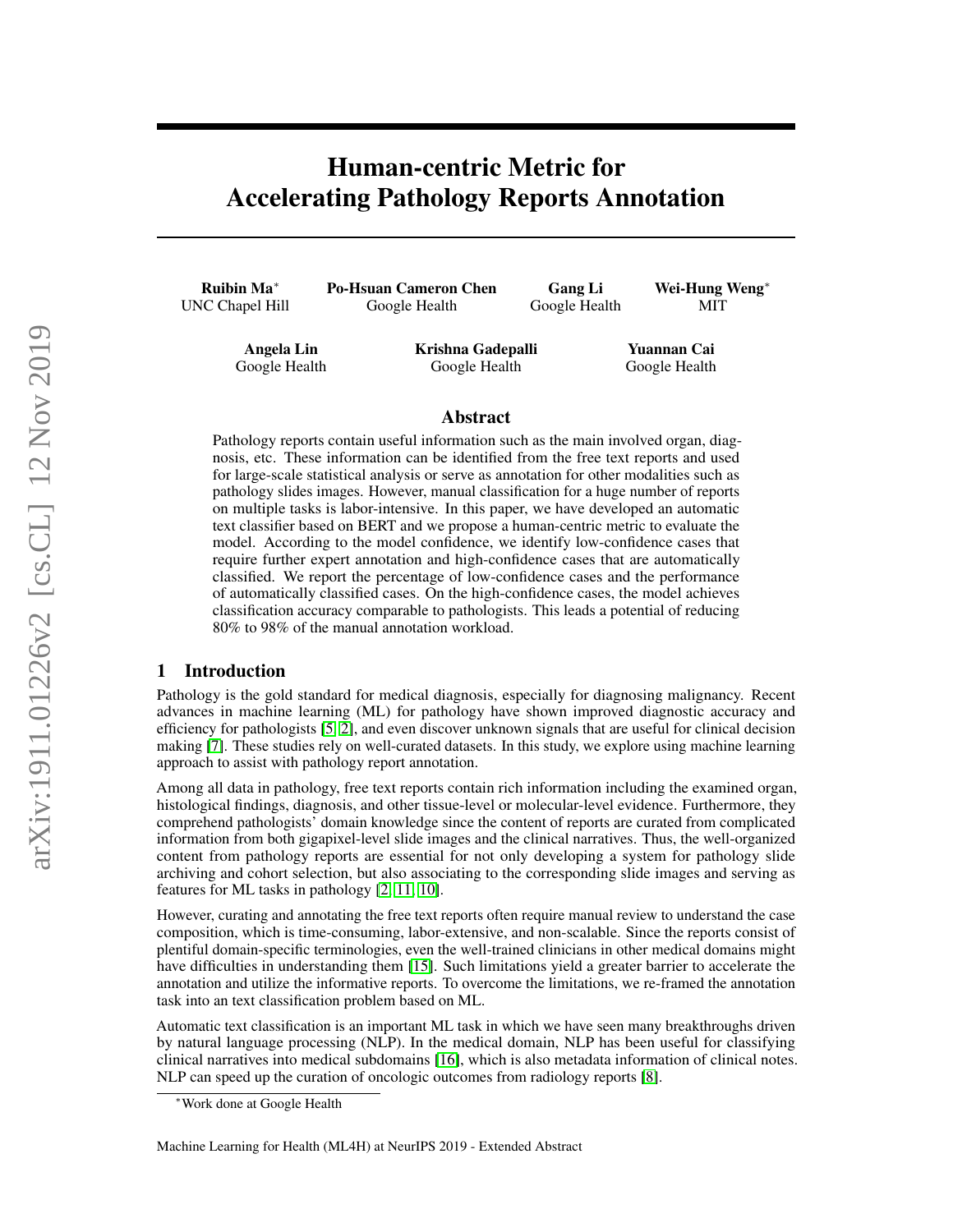

<span id="page-1-0"></span>Figure 1: Study design of the proposed pipeline. We used the estimated case probability to compute both mean average precision for model selection and the human-centric metric for measuring model performance with potential of workload reduction.

Researchers usually adopt recurrent or convolutional neural networks (RNN, CNN) to learn language representation due to their capability of capturing the patterns in sequential information [\[17,](#page-4-8) [9\]](#page-4-9). Recently, Transformer [\[13\]](#page-4-10) achieved better performance, especially on longer sequences, using a fully attentionbased mechanism. Bidirectional Encoder Representations from Transformers (BERT) [\[4\]](#page-4-11) learned word or document representation by self-supervised training and outperformed other approaches across various NLP tasks including automated text classification [\[14\]](#page-4-12). However, the commonly-used metrics used in text classification, such as accuracy, precision, recall, F1 score and area under the receiver operating characteristic curve (AUC), do not provide an insight of model uncertainty and confidence from the user perspective. These metrics do not assess whether a case requires further human inspection.

In this paper we adopt the BERT encoder for pathology report classification, and we designed a new human-centric metric that measures the potential of expert annotation workload reduction. The proposed model automatically identifies low-confidence cases that require expert review. This is different from most of the prior studies that focused on ML-oriented metrics such as the AUC. We have conducted experiments on five text classification tasks and show that the model can reduce human workload by 80% to 98% while keeping the same accuracy level as the human expert on those high-confidence cases.

# <span id="page-1-1"></span>2 Methods

#### 2.1 Problem Formulation

We formulate the annotation problem as a multilabel classification problem with free text as input and a set of labels as output. The output can be an empty set if none of the labels are determined as positive. For example, if we are interested in the organs involved in a case, the input is the text of a pathology report while the outputs are the names of the organs. There can be more than one organ examined in a case, such as lymph node and breast for a case of breast cancer.

#### 2.2 Metrics

In this study, we consider two metrics: a model-selection metric for model development and a user metric for evaluating the potential utility for automatic case classification (Figure [1\)](#page-1-0).

Model-selection metric: We use the mean average precision (mAP) to select the final model for each task. It computes the mean of the average precision value for recall from 1 to 0 of each label [\[3\]](#page-4-13). Formally, suppose the task has a target label set  $\{y_1, ..., y_n\}$ , where n is the number of labels. For each case, the model generates a score  $p_i \in [0,1]$  for label  $y_i$ . Based on these scores  $p_i$ , an average precision  $(AP_i)$ score can be calculated by taking the area under the precision-recall (PR) curve. The mean average precision is computed by  $mAP = \frac{1}{n} \sum_{i=1}^{n} AP_i$ . In this study, we use the composite trapezoidal method with intermediate PR points to compute average precision scores [\[6\]](#page-4-14).

User metric: We designed a user metric to measure the potential utility of the model for accelerating expert annotation. In practice, we classify each pathology report into either the low model confidence group, which requires further expert inspection, or the high model confidence group that can bypass manual annotation. We report the percentage of the low-confidence cases to estimate the remaining human workload. We expect the classifier to perform well on the cases in the high-confidence group. For the high-confidence group, we report the accuracy and recall for the model performance.

In detail, given the predicted score  $p_i$ , we set two thresholds,  $t_{\text{low}}$  and  $t_{\text{high}}$ , for splitting the low and high-confidence groups. A case with no score between  $t_{\text{high}}$  and  $t_{\text{low}}$  is deemed a high-confidence case. On high-confidence cases we compute the so-called "subset accuracy", where all labels of a sample should be classified correctly for it to be considered correct. We also compute the mean of the recalls of all labels. This is more strict than a sample-wise recall when the dataset is unbalanced, which is one of the challenges in our tasks. If a case has any label whose score is between  $t_{\text{low}}$  and  $t_{\text{high}}$ , that case will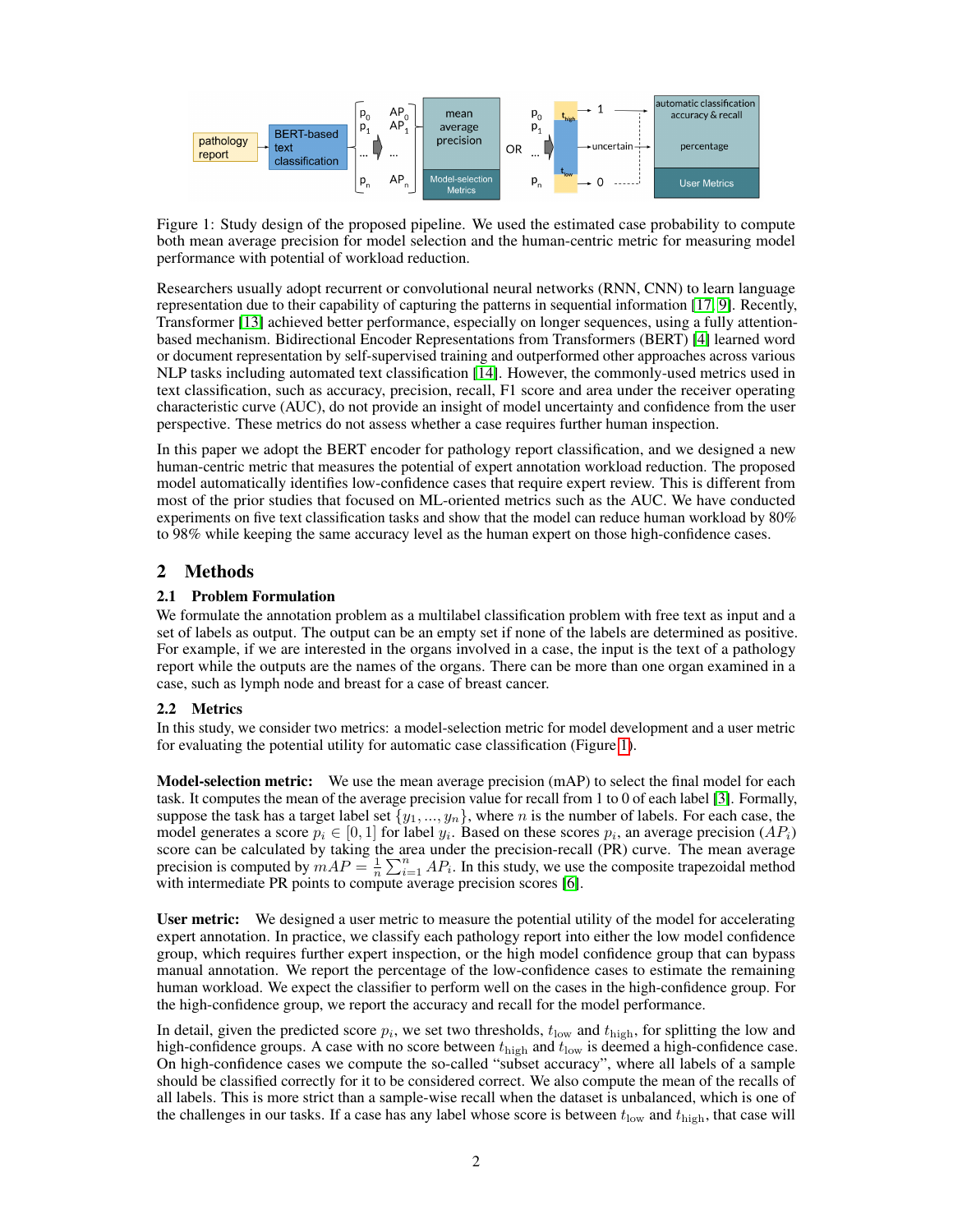| Configuration  | Main organ |        | Disease type Cancer reason | Primary cancer site | Metastatic |
|----------------|------------|--------|----------------------------|---------------------|------------|
| base           | 0.9158     | 0.9221 | 0.9118                     | 0.8762              | 0.8459     |
| base+pathology | 0.9267     | 0.9240 | 0.9668                     | 0.9043              | 0.9097     |
| pathology      | 0.9197     | 0.9182 | 0.9337                     | 0.9130              | 0.8802     |

<span id="page-2-0"></span>Table 1: Comparison of mean average precision  $(mAP)$  of each classification task with different configurations for pretraining BERT encoder.

be considered as a low-confidence case. It will be passed to an expert for annotation. (Appendix [A](#page-5-0) for the tuning strategy of the two thresholds.)

#### 2.3 Model for Text Encoding and Classification

The model includes a text encoder and a classifier. The encoder is a BERT-based model with 12 Transformer blocks, 768 hidden states and 12 self-attention heads [\[4\]](#page-4-11). It converts an free text input sentence into a 2048-D embedding vector. The classifier contains a fully-connected layer which converts the embedding into a logits vector of length equal to the number of target classes and a sigmoid layer which turns the logits into a prediction score vector from 0 to 1.

We use a weighted categorical cross-entropy loss to fine-tune the encoder and train the classifier:  $\mathcal{L} = \sum_{k=1}^m \sum_{i=1}^n w_i (\hat{y}_i^k \log p_i^k + (1 - \hat{y}_i^k) \log(1 - p_i^k))$ , where m is the number of samples; n is the number of labels;  $p_i^k$  and  $\hat{y}_i^k$  are the prediction score and the ground truth label (0 or 1) of the *i*-th label of sample k. To calibrate for the imbalanced dataset during training, we design  $w_i$  to be a label-wise weight pre-computed on the whole training set. It is either 1.0 for uniform weightings or a value inversely proportional to the number of positive samples of label i for "balanced weighting".

#### 3 Experiments

Dataset We collected 290,438 pathology reports between 2005 and 2015 from a tertiary teaching hospital in the United States. Among them, 99,470 de-identified reports between 2005 and 2010 were manually annotated on the five tasks by board-certified pathologists. The five tasks are main organ (15 classes), disease type (3 classes), cancer reason (6 classes), primary cancer site (15 classes) and metastatic disease (3 classes). The exact size of the dataset may differ depending on the task. For example, for the "cancer reason" prediction, we only use 8,870 cases who have cancer. The detail of the task labels and the numbers of samples are in Appendix [B.](#page-5-1)

We split the dataset of each task into training (65%), validation (15%) and testing (20%) sets. We selected the final model for each task by taking the model with the best model-selection metric on the validation set. These final models were further evaluated by both model-selection and user metric on the testing set.

Different pretrained models: Due to the difference of word and semantic distribution between general English and pathology, we investigated three configurations for pretraining BERT encoder:

1) *base*: the BERT encoder pretrained by English corpora with an English vocabulary of size 30,522 [\[4\]](#page-4-11).

2) *base+pathology*: On top of *base*, we further pretrained the BERT encoder using our pathology reports with the same English vocabulary.

3) *pathology*: We trained a randomly initialized BERT encoder from scratch using our pathology corpora and a designated pathology vocabulary with the size of 9,755. We used the same training data as *base+pathology* with a different tokenizer due to a different vocabulary.

The above-mentioned vocabularies were learned from general English or pathology corpora by the WordPiece tokenization [\[17\]](#page-4-8). The pathology corpus was built from all of the pathology reports (including the unlabelled reports) that were not used in the validation and test sets. Table [1](#page-2-0) compares  $mAP$  across the three different initial BERT encoders on the validation set. The encoders pretrained on pathology corpus yielded better results on all tasks. Pretraining with domain-specific corpus on top of the general BERT encoder (*base+pathology*) outperforms the encoder trained from scratch on 4/5 tasks.

Compare mean average precision with baselines: We compare our BERT-based method with a support vector machine (SVM) and logistic regression (LR) in an "one-versus-rest" approach [\[1,](#page-4-15) [12\]](#page-4-16). The baselines treat a multilabel classification as a set of independent binary classifications and combine the positive labels as the result. We also compare the model performance with and without the balanced-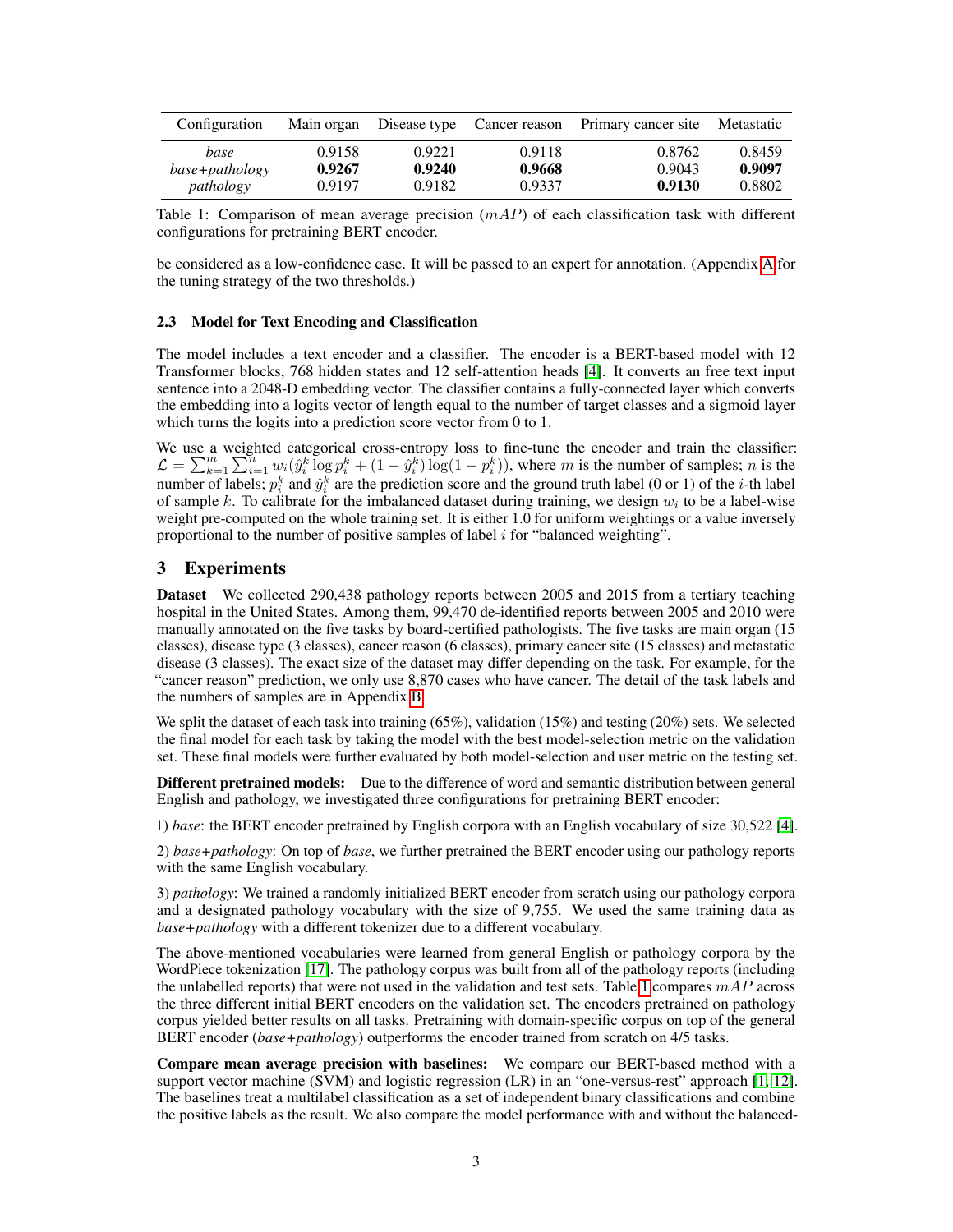

<span id="page-3-0"></span>Figure 2: Model performance using different machine learning methods across five tasks.

| Task                       | Uncertain<br>percentage | Automatic<br>classified<br>average<br>recall | Automatic<br>classified<br>accuracy | Human<br>accuracy<br>(consistency) | Accuracy<br>on full<br>test set |
|----------------------------|-------------------------|----------------------------------------------|-------------------------------------|------------------------------------|---------------------------------|
| main organ                 | 20.24\%                 | 84.84%                                       | $95.70\%$                           | 95.31\%                            | 91.15%                          |
| disease type               | 10.99%                  | 85.29%                                       | $96.20\%$                           | 95.42%                             | 90.25%                          |
| cancer reason              | $1.93\%$                | 79.66%                                       | 99.18%                              | $99.24\%$                          | 98.47%                          |
| <i>primary cancer site</i> | $1.99\%$                | 83.72%                                       | $97.51\%$                           | 97.39%                             | 96.70%                          |
| metastatic disease         | 1.82%                   | 83.44%                                       | 98.61%                              | $99.21\%$                          | 98.01%                          |

<span id="page-3-1"></span>Table 2: Comparison between human expert and the performance of classification model in the highconfidence group identified by the designed user metric.

weighting strategy (see Section [2\)](#page-1-1). The input texts were converted to term-frequency inverse-documentfrequency (TF-IDF) features using 1,2,3-grams as the inputs of SVM and LR.

Figure [2](#page-3-0) shows comparisons between the proposed method and the baselines across five tasks on the test set. The proposed model outperforms the other models in 4/5 tasks. The only task without improvement is the primary cancer site prediction. One reason could be that the data distribution of validation and test sets are not similar on this task and the model overfit to the validation set. This inconsistency may be caused by fewer data points (only 8k samples for this task because it is only applicable to cancer positive cases) and a large but very unbalanced target label set (15 classes) (Appendix Table [A1\)](#page-2-0). The number of the positive cases for some labels can be very limited.

Evaluation of user metric: Table [2](#page-3-1) shows the evaluation of the user metric across the five tasks. We mainly show the percentage of the low-confidence cases and the accuracy of the high-confidence (automatically classified) cases. We estimated the human accuracy by calculating the consistency among three pathologists on a sampled set of reports. The consistency is defined as follows: consistency =  $\frac{1}{N}\sum_{i=1}^{N} c_i$ , where N is the number of reports and  $c_i$  is the consistency score of report i.  $c_i = \frac{1}{3}$  if the three annotations are inconsistent;  $c_i = \frac{2}{3}$  if two of the three are consistent;  $c_i = 1$  if all three are consistent. For comparison, we also show the accuracy of automatic classification on the full test set.

In Table [2,](#page-3-1) we demonstrate that the proposed model has comparable performance in the high-confidence group as board-certified pathologists (better on 3/5 tasks). The performance became inferior when we tested on the full test set. This indicates that our strategy of filtering the low-confidence cases is effective. Human labor can be reduced by 80% to 98% depending on tasks.

Conclusion In this study, we designed a practical and intuitive human-centric metric to accelerate the process of pathology report annotation. The metric helps identify the high-confidence samples that are suitable for automated classification, and low-confidence samples require further expert annotation. We showed that the proposed model reduced expert effort by 80%- 98% while achieving comparable (slightly better) performance of pathologists on the automated text classification tasks in the high-confidence sample group identified by the user metric.

There are several limitations in this study. The dataset was highly unbalanced (Appendix B), which led to the difficulty in learning of classes with few samples. This was reflected in the low average recall in Table [2.](#page-3-1) Some potential solutions include data augmentation and hard negative mining. Data augmentation creates synthetic data by approaches like random sentence modification on the existing dataset. Hard negative mining oversamples the difficult cases in the training time. Secondly, the study used a dataset from a single tertiary teaching hospital across more than ten years. It is unclear how well the model can be generalized to different institutions. We plan to conduct external validation to make the proposed method more robust.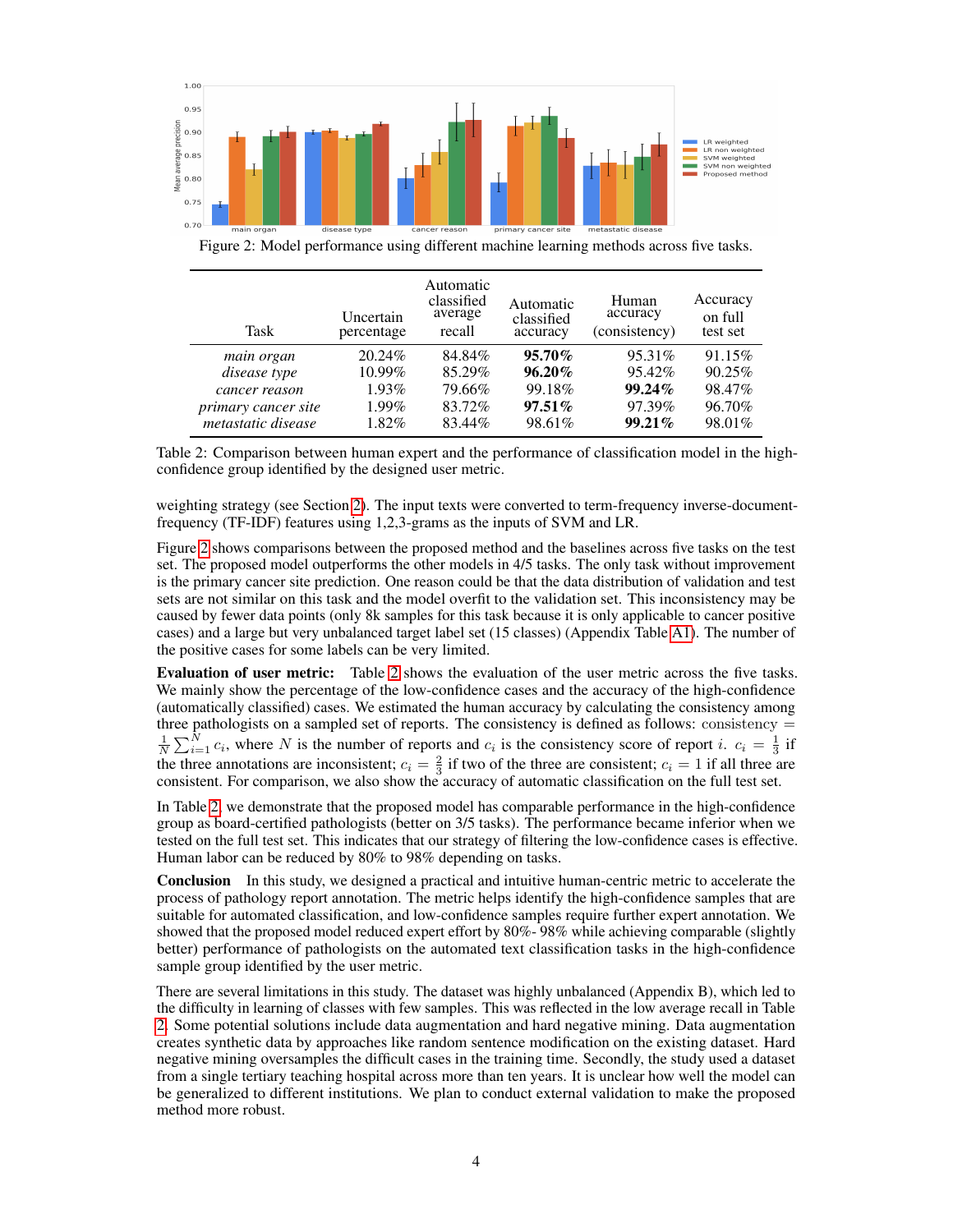#### References

- <span id="page-4-15"></span>[1] Bishop, C.M.: Pattern Recognition and Machine Learning (Information Science and Statistics). Springer-Verlag, Berlin, Heidelberg (2006)
- <span id="page-4-1"></span>[2] Chen, P.H.C., Gadepalli, K., MacDonald, R., Liu, Y., Kadowaki, S., Nagpal, K., Kohlberger, T., Dean, J., Corrado, G.S., Hipp, J.D., Mermel, C.H., Stumpe, M.C.: An augmented reality microscope with real-time artificial intelligence integration for cancer diagnosis. Nature Medicine (2019)
- <span id="page-4-13"></span>[3] Davis, J., Goadrich, M.: The relationship between precision-recall and roc curves. ICML (2006)
- <span id="page-4-11"></span>[4] Devlin, J., Chang, M., Lee, K., Toutanova, K.: BERT: pre-training of deep bidirectional transformers for language understanding. NAACL-HLT (2019)
- <span id="page-4-0"></span>[5] Ehteshami Bejnordi, B., Veta, M., Johannes van Diest, P., van Ginneken, B., Karssemeijer, N., Litjens, G., van der Laak, J.A.W.M., , the CAMELYON16 Consortium: Diagnostic assessment of deep learning algorithms for detection of lymph node metastases in women with breast cancer. JAMA 318(22), 2199–2210 (2017)
- <span id="page-4-14"></span>[6] Goadrich, M., Oliphant, L., Shavlik, J.: Learning ensembles of first-order clauses for recall-precision curves: A case study in biomedical information extraction. In: Camacho, R., King, R., Srinivasan, A. (eds.) Inductive Logic Programming. pp. 98–115 (2004)
- <span id="page-4-2"></span>[7] Kather, J., T. Pearson, A., Halama, N., Jäger, D., Krause, J., Loosen, S., Marx, A., Boor, P., Tacke, F., Peter Neumann, U., I. Grabsch, H., Yoshikawa, T., Brenner, H., Chang-Claude, J., Hoffmeister, M., Trautwein, C., Luedde, T.: Deep learning can predict microsatellite instability directly from histology in gastrointestinal cancer. Nature Medicine 25 (2019)
- <span id="page-4-7"></span>[8] Kehl, K.L., Elmarakeby, H., Nishino, M., Van Allen, E.M., Lepisto, E.M., Hassett, M.J., Johnson, B.E., Schrag, D.: Assessment of Deep Natural Language Processing in Ascertaining Oncologic Outcomes From Radiology Reports. JAMA Oncology (2019)
- <span id="page-4-9"></span>[9] Kim, Y.: Convolutional neural networks for sentence classification. arXiv preprint arXiv:1408.5882 (2014)
- <span id="page-4-4"></span>[10] Liu, Y., Gadepalli, K., Norouzi, M., Dahl, G.E., Kohlberger, T., Boyko, A., Venugopalan, S., Timofeev, A., Nelson, P.Q., Corrado, G.S., Hipp, J.D., Peng, L., Stumpe, M.C.: Detecting cancer metastases on gigapixel pathology images. CoRR abs/1703.02442 (2017)
- <span id="page-4-3"></span>[11] Liu, Y., Kohlberger, T., Norouzi, M., E. Dahl, G., L. Smith, J., Mohtashamian, A., Olson, N., H. Peng, L., D. Hipp, J., Stumpe, M.: Artificial intelligence–based breast cancer nodal metastasis detection: Insights into the black box for pathologists. Archives of Pathology & Laboratory Medicine 143 (2018)
- <span id="page-4-16"></span>[12] Pedregosa, F., Varoquaux, G., Gramfort, A., Michel, V., Thirion, B., Grisel, O., Blondel, M., Prettenhofer, P., Weiss, R., Dubourg, V., Vanderplas, J., Passos, A., Cournapeau, D., Brucher, M., Perrot, M., Duchesnay, E.: Scikit-learn: Machine learning in Python. JMLR 12, 2825–2830 (2011)
- <span id="page-4-10"></span>[13] Vaswani, A., Shazeer, N., Parmar, N., Uszkoreit, J., Jones, L., Gomez, A.N., Kaiser, L., Polosukhin, I.: Attention is all you need. NeurIPS (2017)
- <span id="page-4-12"></span>[14] Wang, A., Singh, A., Michael, J., Hill, F., Levy, O., Bowman, S.R.: GLUE: A multi-task benchmark and analysis platform for natural language understanding. ICLR (2019)
- <span id="page-4-5"></span>[15] Weng, W.H., Chung, Y.A., Szolovits, P.: Unsupervised clinical language translation. KDD (2019)
- <span id="page-4-6"></span>[16] Weng, W.H., Wagholikar, K., T. McCray, A., Szolovits, P., C. Chueh, H.: Medical subdomain classification of clinical notes using a machine learning-based natural language processing approach. BMC Medical Informatics and Decision Making 17, 155 (2017)
- <span id="page-4-8"></span>[17] Wu, Y., Schuster, M., Chen, Z., Le, Q.V., Norouzi, M., Macherey, W., Krikun, M., Cao, Y., Gao, Q., Macherey, K., Klingner, J., Shah, A., Johnson, M., Liu, X., Kaiser, L., Gouws, S., Kato, Y., Kudo, T., Kazawa, H., Stevens, K., Kurian, G., Patil, N., Wang, W., Young, C., Smith, J., Riesa, J., Rudnick, A., Vinyals, O., Corrado, G., Hughes, M., Dean, J.: Google's neural machine translation system: Bridging the gap between human and machine translation. CoRR abs/1609.08144 (2016)